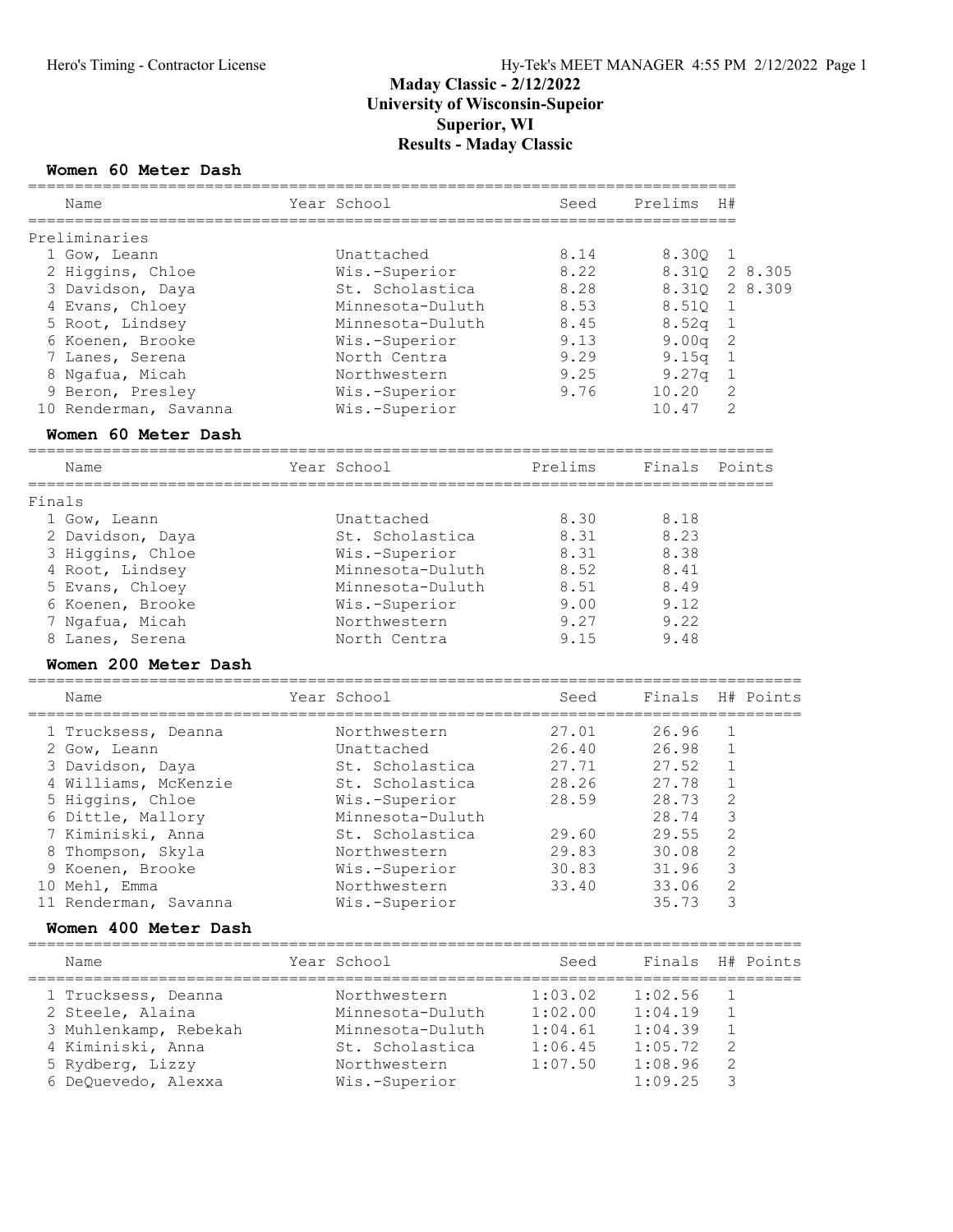#### ....Women 400 Meter Dash

| 7 Mehl, Emma      | Northwestern  | $1:13.50$ $1:14.05$ |  |
|-------------------|---------------|---------------------|--|
| 8 Newman, Jessica | Wis.-Superior | 1:16.58             |  |

### Women 800 Meter Run

| Name                 | Year School     | Seed    | Finals  | Points |
|----------------------|-----------------|---------|---------|--------|
| 1 Sholing, Ellie     | St. Scholastica | 2:29.03 | 2:28.74 |        |
| 2 Voss, Annika       | St. Scholastica | 2:38.39 | 2:32.66 |        |
| 3 Tapper, Lilianne   | St. Scholastica | 2:32.66 | 2:32.89 |        |
| 4 Lofstad, Elizabeth | North Centra    | 2:34.93 | 2:36.97 |        |
| 5 Berg, Meagan       | Wis.-Superior   | 2:45.50 | 2:42.68 |        |
| 6 Barker, Halle      | Wis.-Superior   | 3:00.98 | 3:03.53 |        |
|                      |                 |         |         |        |

# Women 1 Mile Run<br>=====================

| Name                 |  | Seed                                                                                                                                                                                              | Finals  | Points |
|----------------------|--|---------------------------------------------------------------------------------------------------------------------------------------------------------------------------------------------------|---------|--------|
| 1 Renier, Lauryn     |  | 5:23.64                                                                                                                                                                                           | 5:16.29 |        |
| 2 Lofstad, Elizabeth |  | 5:45.84                                                                                                                                                                                           | 5:42.32 |        |
| 3 Anderson, Eve      |  | 5:33.61                                                                                                                                                                                           | 5:42.85 |        |
| 4 Bragg, Alexandra   |  | 5:39.33                                                                                                                                                                                           | 5:45.83 |        |
| 5 Terrio, Jenna      |  | 6:02.12                                                                                                                                                                                           | 5:50.23 |        |
| 6 Berndt, Elizabeth  |  | 6:15.35                                                                                                                                                                                           | 6:04.51 |        |
| 7 McKonkey, Katie    |  | 6:10.85                                                                                                                                                                                           | 6:13.06 |        |
| 8 Hyland, Kayley     |  | 6:22.85                                                                                                                                                                                           | 6:24.44 |        |
| 9 McCabe, Cierra     |  |                                                                                                                                                                                                   | 7:03.38 |        |
| Davis, Tea           |  | 7:08.18                                                                                                                                                                                           | 7:08.62 |        |
|                      |  | Year School<br>Minnesota-Duluth<br>North Centra<br>Minnesota-Duluth<br>Minnesota-Duluth<br>St. Scholastica<br>St. Scholastica<br>Minnesota-Duluth<br>North Centra<br>North Centra<br>North Centra |         |        |

#### Women 3000 Meter Run

| Name                | Year School      | Seed | Finals Points |  |
|---------------------|------------------|------|---------------|--|
| 1 Levesque, Analise | Minnesota-Duluth |      | 11:32.57      |  |
| 2 Scanlon, Jeanna   | Wis.-Superior    |      | 12:54.36      |  |

#### Women 5000 Meter Run

| Name                                                                       | Year School                                                   | Seed     | Finals Points                                |  |
|----------------------------------------------------------------------------|---------------------------------------------------------------|----------|----------------------------------------------|--|
| 1 Koski, Nicole<br>2 Brink, Mathea<br>3 Robelia, Kennedy<br>4 Boerner, Tea | Wis.-Superior<br>Unattached<br>Wis.-Superior<br>Wis.-Superior | 21:00.00 | 20:21.84<br>20:57.91<br>22:12.22<br>23:35.19 |  |

#### Women 60 Meter Hurdles

| Name                 | Year School      | Seed  | Finals | Points |
|----------------------|------------------|-------|--------|--------|
| 1 Williams, McKenzie | St. Scholastica  | 9.77  | 9.59   |        |
| 2 London, Bryn       | Minnesota-Duluth | 9.60  | 9.66   |        |
| 3 Gilles, Megan      | Minnesota-Duluth | 9 59  | 9.67   |        |
| 4 Nowak, Megan       | Northwestern     | 10.81 | 9.79   |        |
| 5 Kreuzer, Kenzy     | Wis.-Superior    | 11.61 | 11.57  |        |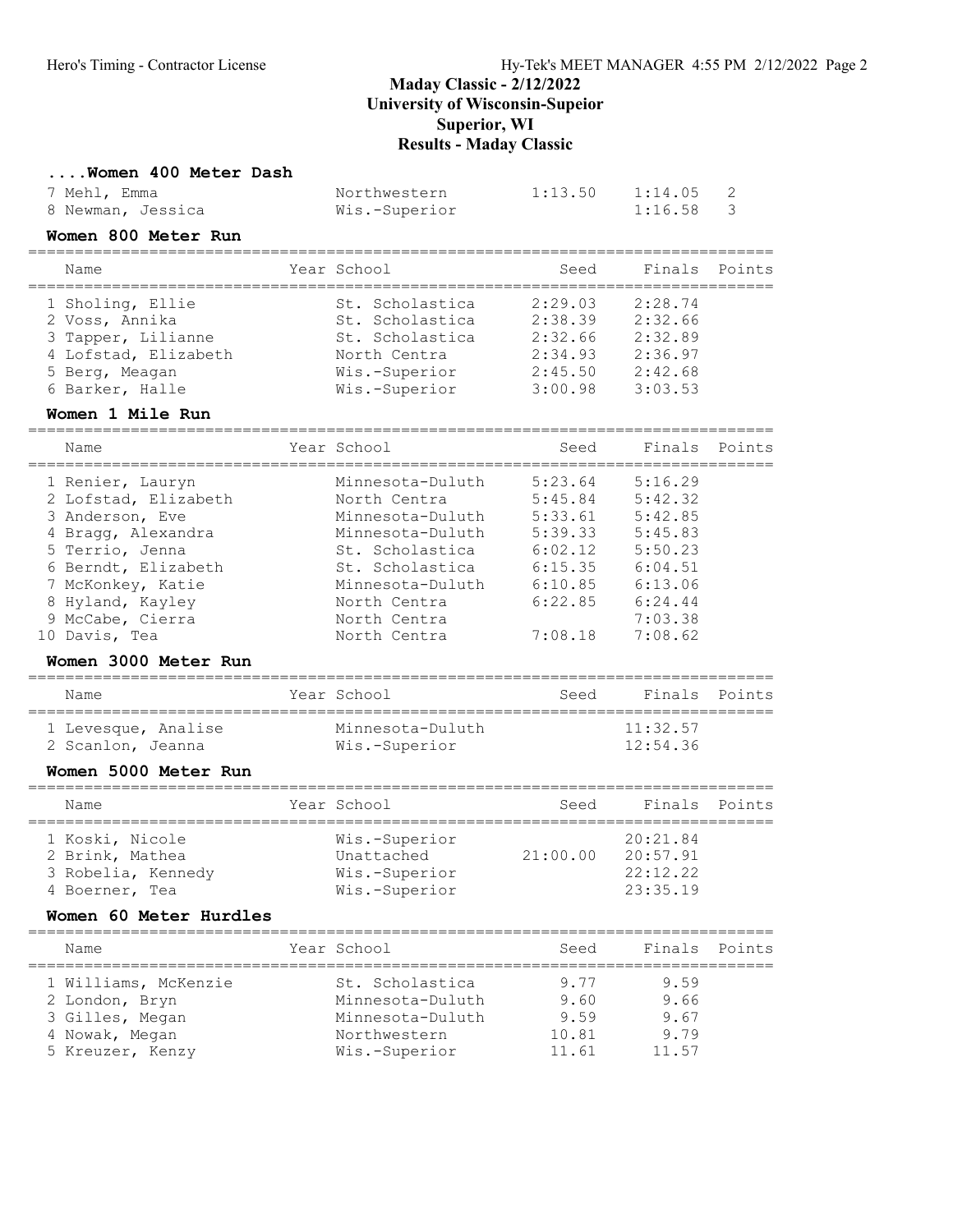| Women 60 Meter Hurdles<br>6 Newman, Jessica                                                                             |              | Wis.-Superior                                                                                                                 | 11.87                   | 12.05                                                   |                                                          |        |
|-------------------------------------------------------------------------------------------------------------------------|--------------|-------------------------------------------------------------------------------------------------------------------------------|-------------------------|---------------------------------------------------------|----------------------------------------------------------|--------|
| Women 200 Meter Hurdles                                                                                                 |              |                                                                                                                               |                         |                                                         |                                                          |        |
| Name                                                                                                                    |              | Year School                                                                                                                   | Seed                    | Finals Points                                           |                                                          |        |
| 1 Newman, Jessica<br>2 Kreuzer, Kenzy<br>Women 4x200 Meter Relay                                                        |              | Wis.-Superior<br>Wis.-Superior                                                                                                | 36.44<br>37.31          | 36.90<br>37.40                                          |                                                          |        |
| School                                                                                                                  |              |                                                                                                                               | Seed                    | Finals Points                                           |                                                          |        |
| ' A'<br>1 Minnesota-Duluth<br>1) Gilles, Megan                                                                          |              | 2) Rae, Jacqi                                                                                                                 |                         | 1:50.15                                                 |                                                          |        |
| 3) Root, Lindsey<br>2 Unattached 'A'<br>1) Salo, Megan<br>3) Gow, Leann                                                 |              | 4) Evans, Chloey<br>4) Shepard, Mikayla                                                                                       | 2) Jasperson, Kristen   | 1:55.20                                                 |                                                          |        |
| 3 Northwestern (Minn.)<br>1) Nowak, Megan                                                                               | $\mathbf{A}$ | 2) Ngafua, Micah                                                                                                              | 1:55.00                 | 1:59.55                                                 |                                                          |        |
| 3) Thompson, Skyla<br>4 Wis.-Superior 'A'<br>1) Koenen, Brooke<br>3) Kreuzer, Kenzy                                     |              | 2) Newman, Jessica<br>4) Higgins, Chloe                                                                                       | 4) Trucksess, Deanna    | 2:07.49                                                 |                                                          |        |
| Women High Jump                                                                                                         |              |                                                                                                                               |                         |                                                         |                                                          |        |
| Name                                                                                                                    |              | Year School                                                                                                                   | Seed                    | Finals                                                  |                                                          | Points |
| 1 Jones, Emily<br>2 London, Bryn<br>3 Strampe, Toria<br>4 DeQuevedo, Alexxa                                             |              | Minnesota-Duluth<br>Minnesota-Duluth<br>St. Scholastica<br>Wis.-Superior                                                      | 1.53m<br>1.58m<br>1.43m | 1.60m<br>1.55m<br>1.30m<br>1.25m                        | $5 - 03.00$<br>$5 - 01.00$<br>$4 - 03.25$<br>$4 - 01.25$ |        |
| Women Pole Vault                                                                                                        |              |                                                                                                                               |                         |                                                         |                                                          |        |
| Name                                                                                                                    |              | Year School                                                                                                                   | Seed                    | Finals                                                  |                                                          | Points |
| 1 Lawrence, Ashley<br>2 Davidson, Daya<br>3 Segar, Sabrina<br>4 Thompson, Skyla<br>5 Higgins, Chloe<br>6 Kreuzer, Kenzy |              | Minnesota-Duluth<br>St. Scholastica<br>Minnesota-Duluth 2.89m 2.74m 8-11.75<br>Northwestern<br>Wis.-Superior<br>Wis.-Superior | 3.05m<br>2.52m<br>2.30m | 3.04m 2.89m 9-05.75<br>2.89m<br>2.59m<br>2.29m<br>1.68m | $9 - 05.75$<br>$8 - 06.00$<br>$7 - 06.00$<br>$5 - 06.00$ |        |
| Women Long Jump                                                                                                         |              |                                                                                                                               |                         |                                                         |                                                          |        |
| Name                                                                                                                    |              | Year School                                                                                                                   | Seed                    | Finals                                                  |                                                          | Points |
| 1 London, Bryn<br>2 DeQuevedo, Alexxa<br>3 Rydberg, Lizzy                                                               |              | Minnesota-Duluth<br>Wis.-Superior<br>Northwestern                                                                             | 4.71m<br>4.44m          | 4.80m<br>4.47m<br>4.31m                                 | $15 - 09.00$<br>$14 - 08.00$<br>$14 - 01.75$             |        |
| 4 Scanlon, Jeanna                                                                                                       |              | Wis.-Superior                                                                                                                 | 4.09m                   | 3.96m                                                   | $13 - 00.00$                                             |        |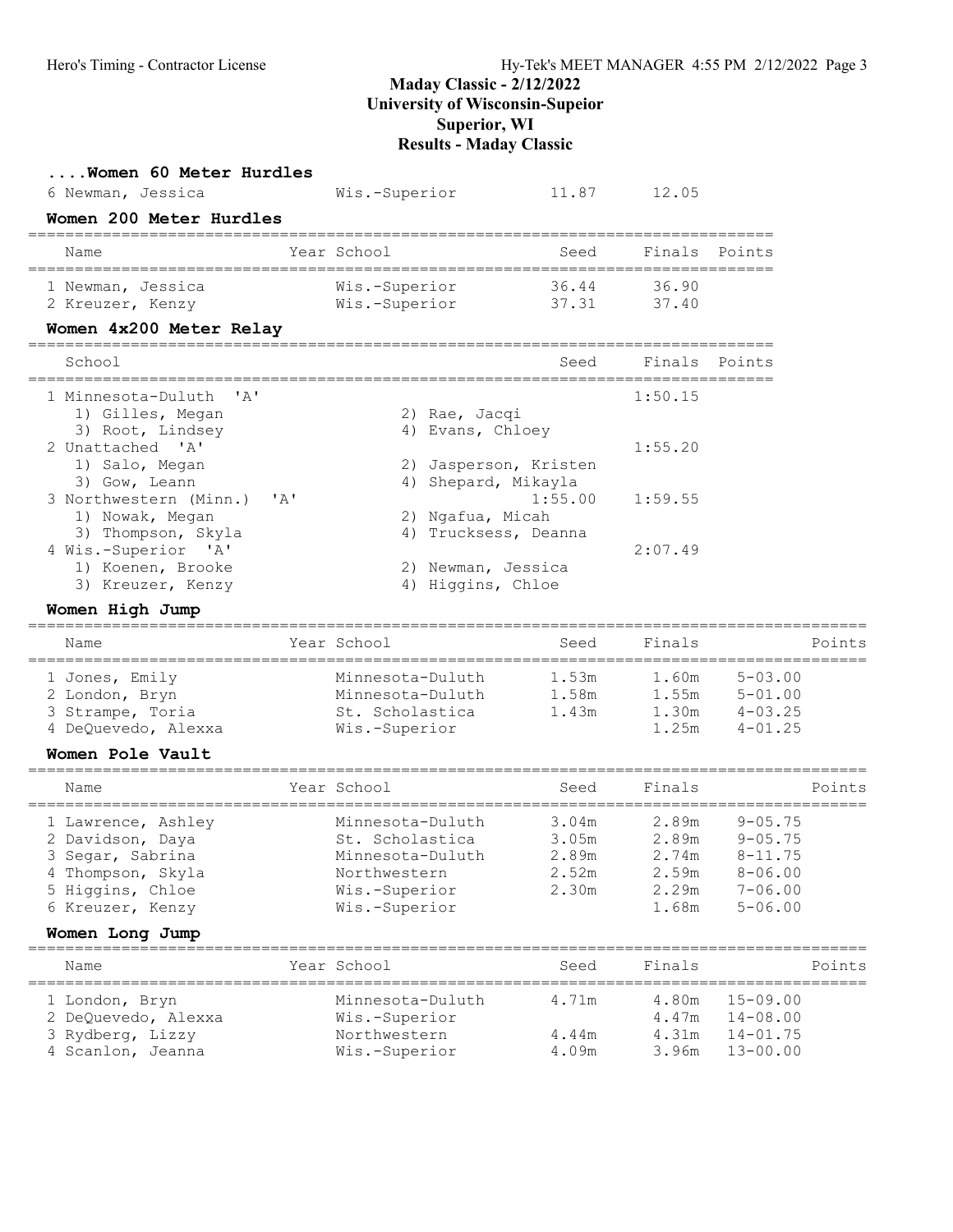#### Women Triple Jump

| women Triple Jump                                                                          |                                                                                   |                                         |                                          |                       |              |
|--------------------------------------------------------------------------------------------|-----------------------------------------------------------------------------------|-----------------------------------------|------------------------------------------|-----------------------|--------------|
| Name                                                                                       | Year School                                                                       | Seed                                    | Finals                                   |                       | Points       |
| 1 Jones, Emily                                                                             | Minnesota-Duluth                                                                  | 10.62m                                  | 10.18m                                   | $33 - 04.75$          |              |
| 2 Lofstad, Elizabeth                                                                       | North Centra                                                                      | 9.25m                                   | 9.34m                                    | $30 - 07.75$          |              |
| Women Shot Put                                                                             |                                                                                   |                                         |                                          |                       |              |
| Name                                                                                       | Year School                                                                       | Seed                                    | Finals                                   |                       | H# Points    |
| 1 Pahl, Elizabeth                                                                          | Unattached                                                                        |                                         | 13.13m                                   | $43 - 01.00$          | 1            |
| 2 Becker, Anna                                                                             | St. Scholastica                                                                   | 11.90m                                  | 11.76m                                   | $38 - 07.00$          | 2            |
| 3 Rae, Jacqi                                                                               | Minnesota-Duluth                                                                  | 11.88m                                  | 11.64m                                   | $38 - 02.25$          | $\mathbf{2}$ |
| 4 Thompson, Adrianne                                                                       | Minnesota-Duluth                                                                  | 11.32m                                  | 10.80m                                   | $35 - 05.25$          | 2            |
| 5 Klun, Madeline                                                                           | Minnesota-Duluth                                                                  | 10.55m                                  | 10.61m                                   | $34 - 09.75$          | 2            |
| 6 Hawk, Kennedy                                                                            | Minnesota-Duluth                                                                  | 9.79m                                   | 9.98m                                    | $32 - 09.00$          | 2            |
| Segar, Sabrina                                                                             | Minnesota-Duluth                                                                  |                                         | 9.71m                                    | $31 - 10.25$          | $\mathbf 1$  |
| 8 Hughlett, Kasha                                                                          | Wis.-Superior                                                                     | 9.98m                                   | 9.49m                                    | $31 - 01.75$          | 2            |
| 9 Anderson, Miriam                                                                         | North Centra                                                                      | 7.96m                                   | 7.93m                                    | $26 - 00.25$          | $\mathbf{1}$ |
| 10 Beron, Presley                                                                          | Wis.-Superior                                                                     | 6.05m                                   | 6.84m                                    | $22 - 05.25$          | 1            |
| Mccauley, Haley                                                                            | Minnesota-Duluth                                                                  | 10.34m                                  | FOUL                                     |                       | 2            |
| Castor, Sydnie                                                                             | Northwestern                                                                      | 7.62m                                   | FOUL                                     |                       | $\mathbf 1$  |
| -- Erickson, Emma                                                                          | Wis.-Superior                                                                     | 8.31m                                   | FOUL                                     |                       | $\mathbf{1}$ |
| Women Weight Throw                                                                         |                                                                                   |                                         |                                          |                       |              |
| Name                                                                                       | Year School                                                                       | Seed                                    | Finals                                   |                       | Points       |
| 1 Gokee, Katie                                                                             | Unattached                                                                        | 14.00m                                  | 15.08m                                   | $49 - 05.75$          |              |
| 2 Hughlett, Kasha                                                                          | Wis.-Superior                                                                     | 14.97m                                  | 14.45m                                   | $47 - 05.00$          |              |
| 3 Beneke, Lily                                                                             | St. Scholastica                                                                   | 15.86m                                  | 14.17m                                   | $46 - 06.00$          |              |
| 4 Gielski, Kayce                                                                           | Minnesota-Duluth                                                                  | 13.84m                                  | 13.65m                                   | $44 - 09.50$          |              |
| 5 Mccauley, Haley                                                                          | Minnesota-Duluth                                                                  | 13.63m                                  | 13.26m                                   | $43 - 06.00$          |              |
| 6 Klun, Madeline                                                                           | Minnesota-Duluth                                                                  | 12.29m                                  | 12.71m                                   | $41 - 08.50$          |              |
| Thompson, Adrianne                                                                         | Minnesota-Duluth                                                                  | 14.01m                                  | 12.03m                                   | $39 - 05.75$          |              |
| 8 Erickson, Emma                                                                           | Wis.-Superior                                                                     | 10.46m                                  | 11.51m                                   | $37 - 09.25$          |              |
| 9 Hawk, Kennedy                                                                            | Minnesota-Duluth                                                                  | 11.34m                                  | 10.82m                                   | $35 - 06.00$          |              |
| Beron, Presley<br>10                                                                       | Wis.-Superior                                                                     | 5.57m                                   | 7.39m                                    | $24 - 03.00$          |              |
| Becker, Anna<br>$--$                                                                       | St. Scholastica                                                                   | 15.52m                                  | FOUL                                     |                       |              |
| Men 60 Meter Dash                                                                          |                                                                                   |                                         |                                          |                       |              |
| ===============<br>Name                                                                    | Year School                                                                       | ===============================<br>Seed | Prelims                                  | H#                    |              |
|                                                                                            |                                                                                   |                                         |                                          |                       |              |
| Preliminaries<br>1 Eben Ebai, Samuel                                                       | St. Scholastica                                                                   | 6.91                                    |                                          |                       |              |
| 2 Diedrich, Sean                                                                           | St. Scholastica                                                                   | 7.21                                    | 7.09Q<br>7.27Q                           | ı<br>2                |              |
|                                                                                            |                                                                                   | 7.39                                    | 7.35Q                                    | 3                     |              |
| 3 Westimayer, Ethan                                                                        | Wis.-Superior                                                                     |                                         |                                          | 2                     |              |
| 4 Shevchuk, John                                                                           | Northwestern                                                                      | 7.39                                    | 7.40q                                    |                       |              |
|                                                                                            |                                                                                   |                                         |                                          |                       |              |
|                                                                                            |                                                                                   |                                         |                                          |                       |              |
|                                                                                            |                                                                                   |                                         |                                          |                       |              |
|                                                                                            |                                                                                   |                                         |                                          |                       |              |
| 5 Omeja, Jackson<br>6 Schorr, Will<br>7 Juaire, Nehemiah<br>8 Morley, Jon<br>9 Ohman, Nate | North Centra<br>Wis.-Superior<br>North Centra<br>St. Scholastica<br>Wis.-Superior | 7.43<br>7.82<br>7.71                    | 7.41q<br>7.54q<br>7.70q<br>7.71q<br>7.75 | 1<br>3<br>3<br>2<br>2 |              |

10 Anderson, Tyler St. Scholastica 31.76 1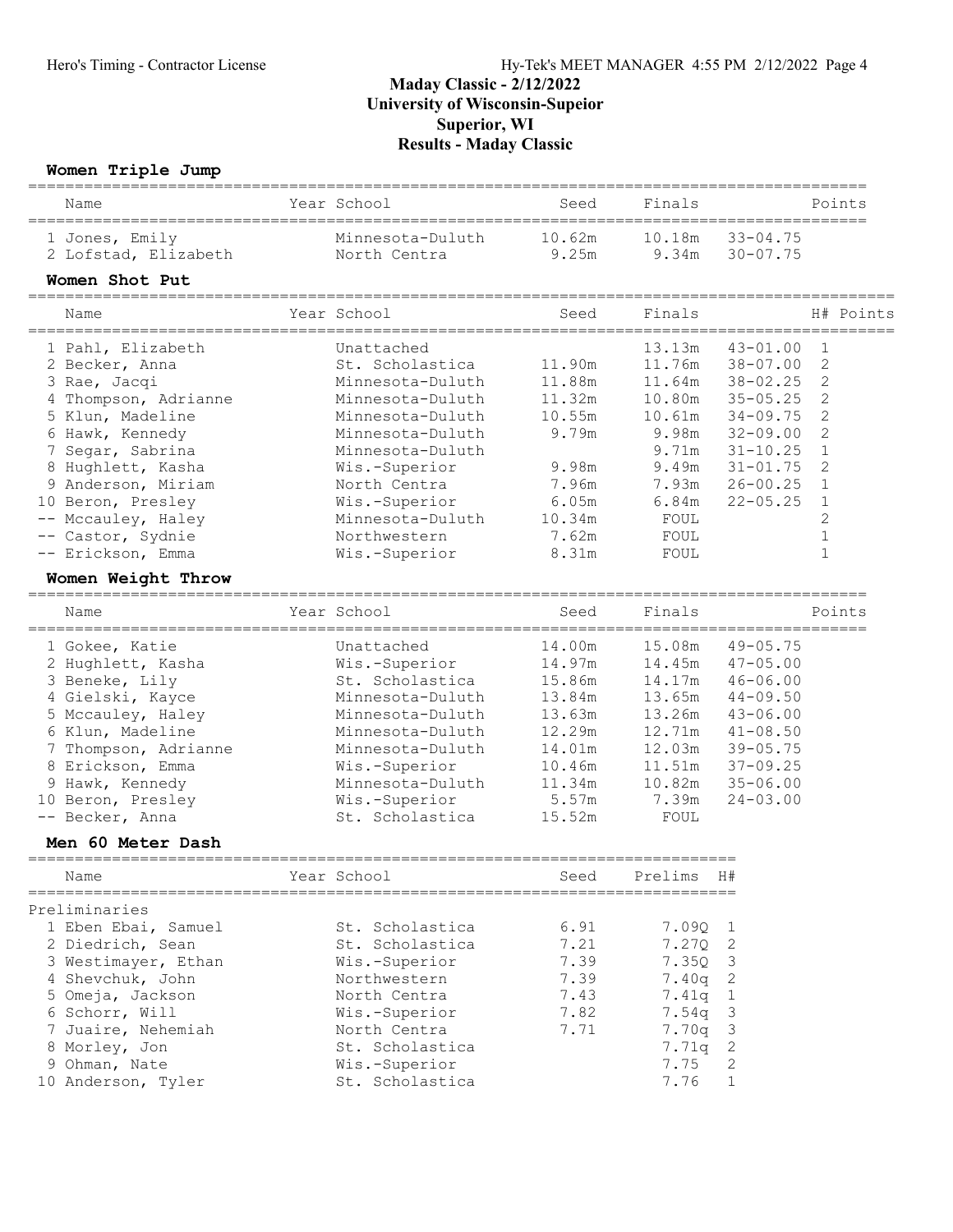### ....Men 60 Meter Dash

| 11 Olsen, JT<br>12 Sotiropoulos, Simon<br>13 Kleiber, Carson<br>14 Coppock, Cameron<br>15 Furlong, Zach<br>16 Campbell, Christian<br>17 Kwong, Joseph | Northwestern<br>St. Scholastica<br>North Centra<br>Northwestern<br>Northwestern<br>North Centra<br>North Centra | 8.03<br>7.97<br>7.86<br>8.04<br>8.48<br>8.65       | 7.79<br>7.84<br>7.95<br>8.07<br>8.22<br>8.28<br>8.42 | 1<br>$\mathbf 1$<br>$\mathbf 1$<br>$\mathbf{2}$<br>$\mathbf{2}$<br>3<br>3       |           |
|-------------------------------------------------------------------------------------------------------------------------------------------------------|-----------------------------------------------------------------------------------------------------------------|----------------------------------------------------|------------------------------------------------------|---------------------------------------------------------------------------------|-----------|
| Men 60 Meter Dash                                                                                                                                     |                                                                                                                 |                                                    |                                                      |                                                                                 |           |
| Name<br>======================                                                                                                                        | Year School                                                                                                     | Prelims                                            | Finals                                               |                                                                                 | Points    |
| Finals<br>1 Eben Ebai, Samuel<br>2 Diedrich, Sean<br>3 Omeja, Jackson<br>4 Westimayer, Ethan                                                          | St. Scholastica<br>St. Scholastica<br>North Centra<br>Wis.-Superior                                             | 7.09<br>7.27<br>7.41<br>7.35                       | 6.92<br>7.15<br>7.39<br>7.48                         |                                                                                 |           |
| 5 Schorr, Will<br>6 Juaire, Nehemiah<br>7 Morley, Jon<br>Men 200 Meter Dash                                                                           | Wis.-Superior<br>North Centra<br>St. Scholastica                                                                | 7.54<br>7.70<br>7.71                               | 7.56<br>7.70<br>7.82                                 |                                                                                 |           |
| Name                                                                                                                                                  | Year School                                                                                                     | Seed                                               | Finals                                               |                                                                                 | H# Points |
|                                                                                                                                                       |                                                                                                                 | ------------------                                 | _________<br>22.48                                   |                                                                                 |           |
| 1 Eben Ebai, Samuel<br>2 Westimayer, Ethan<br>3 Miley, Josh<br>4 Diedrich, Sean<br>5 Matheson, Iain<br>6 Croston, Alexander                           | St. Scholastica<br>Wis.-Superior<br>Unattached<br>St. Scholastica<br>Wis.-Superior<br>Minnesota-Duluth          | 22.47<br>23.53<br>24.00<br>23.99<br>23.83<br>23.76 | 23.29<br>23.46<br>23.50<br>23.97<br>24.11            | 1<br>1<br>$\mathbf{2}$<br>$\mathbf{2}$<br>$\mathbf 1$<br>$\mathbf 1$            |           |
| 7 Burgin, Derek<br>8 Stroschein, Weston<br>9 Kleiber, Carson<br>10 Thompson, Tristan                                                                  | North Centra<br>St. Scholastica<br>North Centra<br>Northwestern                                                 | 24.54<br>26.29<br>26.56<br>27.50                   | 24.70<br>25.89<br>26.82<br>27.42                     | $\mathbf{2}$<br>3<br>$\mathcal{S}$<br>3                                         |           |
| 11 Furlong, Zach<br>12 Campbell, Christian<br>13 Kwong, Joseph<br>Men 400 Meter Dash                                                                  | Northwestern<br>North Centra<br>North Centra                                                                    | 27.81<br>28.84<br>27.83                            | 27.63<br>28.02<br>28.11                              | 4<br>4<br>4                                                                     |           |
| Name                                                                                                                                                  | Year School                                                                                                     | =================<br>Seed                          | Finals                                               |                                                                                 | H# Points |
| 1 Kulzer, Alex                                                                                                                                        | Minnesota-Duluth                                                                                                | 51.72                                              | 51.51                                                | 1                                                                               |           |
| 2 Matheson, Iain<br>3 Croston, Alexander<br>4 Loer, Bereket<br>5 Fathie, Alexander<br>6 Anderson, Tyler<br>7 Foster, Isaiah                           | Wis.-Superior<br>Minnesota-Duluth<br>Unattached<br>Unattached<br>St. Scholastica<br>St. Scholastica             | 52.79<br>52.60<br>54.90<br>54.00<br>56.29<br>55.66 | 51.87<br>52.96<br>54.26<br>54.89<br>55.23<br>55.25   | $\mathbf 1$<br>$\mathbf 1$<br>$\mathbf{2}$<br>$\sqrt{2}$<br>$\mathfrak{Z}$<br>3 |           |
| 8 Howard, Jamon<br>9 Morley, Jon<br>10 Coppock, Cameron<br>11 Lane, Sebastian                                                                         | Northwestern<br>St. Scholastica<br>Northwestern<br>Wis.-Superior                                                | 53.00<br>1:00.72<br>59.93                          | 55.68<br>58.62<br>59.09<br>1:02.59                   | $\mathbf{2}$<br>$\sqrt{4}$<br>$\overline{4}$<br>4                               |           |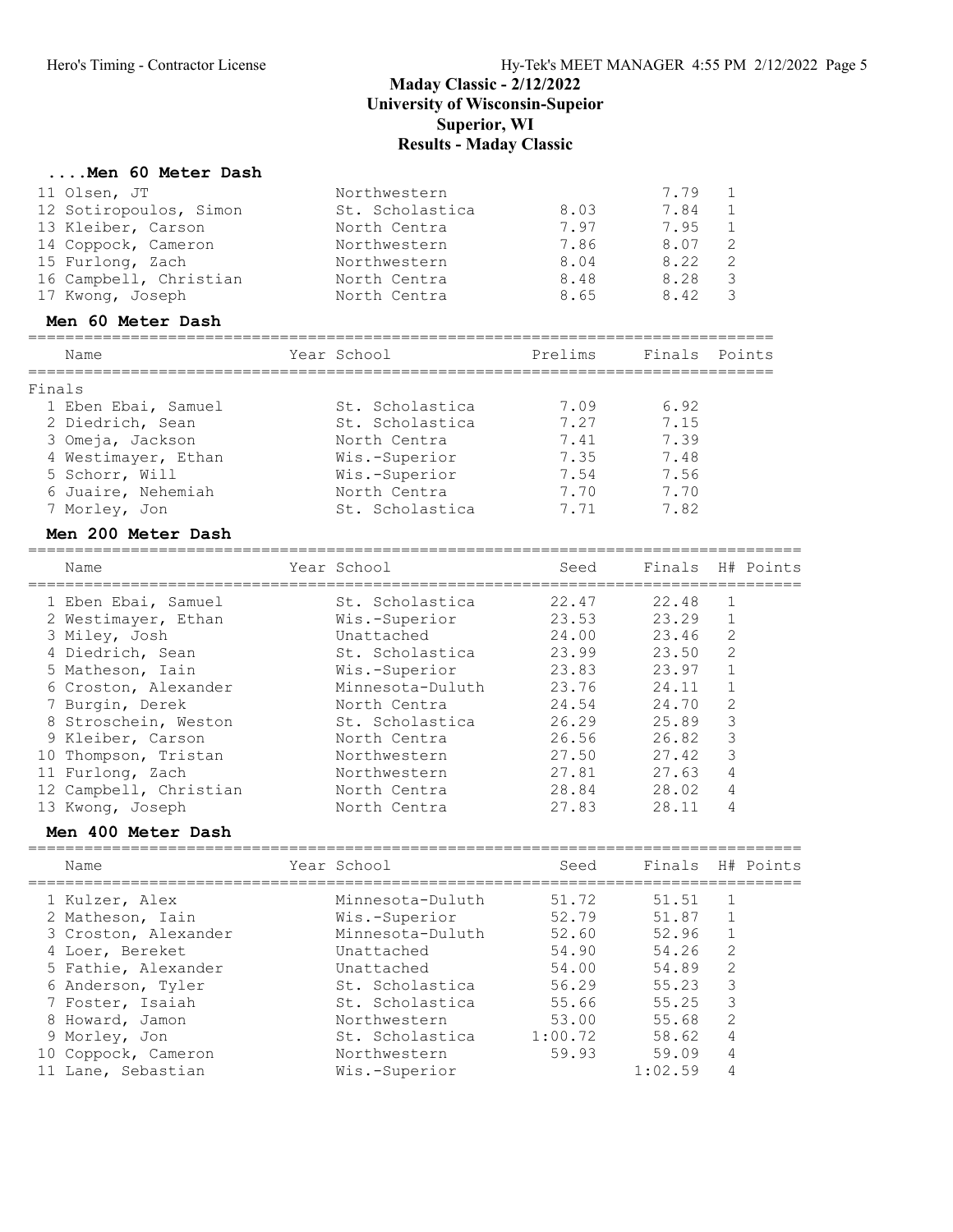#### ....Men 400 Meter Dash

| -- Burgin, Derek |  | North Centra | 55.83 |  |
|------------------|--|--------------|-------|--|

| Men 800 Meter Run                                                                                                                                                                                                          |                                                                                                                                                                                       |                                                                                                                                       |                                                                                                                       |        |
|----------------------------------------------------------------------------------------------------------------------------------------------------------------------------------------------------------------------------|---------------------------------------------------------------------------------------------------------------------------------------------------------------------------------------|---------------------------------------------------------------------------------------------------------------------------------------|-----------------------------------------------------------------------------------------------------------------------|--------|
| ===========================<br>Name                                                                                                                                                                                        | ======================<br>Year School                                                                                                                                                 | Seed                                                                                                                                  | Finals                                                                                                                | Points |
| 1 Boone, Calvin<br>2 Laughlin, Jonathan<br>3 Douglas, Derek<br>4 Neu, Nathan<br>5 Dickenson, Owen<br>6 Moe, Derrick<br>7 Doherty, Aidan<br>8 Kvaal, Mikey<br>9 Amundson, Brennan<br>10 Kephart, Jacob<br>11 Porter, Joshua | St. Scholastica<br>St. Scholastica<br>St. Scholastica<br>St. Scholastica<br>Unattached<br>Wis.-Superior<br>Wis.-Superior<br>Unattached<br>Unattached<br>Northwestern<br>Wis.-Superior | ;======================<br>2:00.15<br>2:05.00<br>2:02.66<br>2:02.86<br>2:00.03<br>2:01.50<br>2:11.26<br>2:02.00<br>2:00.00<br>2:30.47 | 2:00.67<br>2:01.26<br>2:01.46<br>2:01.51<br>2:02.32<br>2:07.97<br>2:09.77<br>2:09.87<br>2:10.45<br>2:28.06<br>2:37.40 |        |
| Men 1000 Meter Run<br>========================                                                                                                                                                                             |                                                                                                                                                                                       | ----------------------------------                                                                                                    |                                                                                                                       |        |
| Name                                                                                                                                                                                                                       | Year School                                                                                                                                                                           | Seed                                                                                                                                  | Finals                                                                                                                | Points |
| 1 Finger, Tyler<br>2 Carlson, Eddie                                                                                                                                                                                        | Wis.-Superior<br>Uws Alumni                                                                                                                                                           | 2:32.60                                                                                                                               | 2:40.29<br>3:24.09                                                                                                    |        |
| <b>Men 1 Mile Run</b>                                                                                                                                                                                                      |                                                                                                                                                                                       |                                                                                                                                       |                                                                                                                       |        |
| Name                                                                                                                                                                                                                       | Year School                                                                                                                                                                           | Seed                                                                                                                                  | Finals                                                                                                                | Points |
| 1 Kvaal, Mikey<br>2 Van Kempen, Jack<br>3 Collins, David<br>4 Lund, Justin<br>5 Thompson, Tristan                                                                                                                          | Unattached<br>Unattached<br>Wis.-Superior<br>Unattached<br>Northwestern                                                                                                               | 4:34.00<br>4:40.00<br>4:47.65<br>5:01.00<br>5:24.48                                                                                   | 4:42.26<br>4:44.89<br>4:50.61<br>5:08.98<br>5:13.29                                                                   |        |
| Men 3000 Meter Run<br>=========================                                                                                                                                                                            |                                                                                                                                                                                       |                                                                                                                                       |                                                                                                                       |        |
| Name                                                                                                                                                                                                                       | Year School                                                                                                                                                                           | Seed                                                                                                                                  | Finals                                                                                                                | Points |
| 1 Campbell, Jack<br>2 Herr-Zielke, Michael                                                                                                                                                                                 | North Centra<br>North Centra                                                                                                                                                          | 12:43.33                                                                                                                              | 11:13.97<br>11:50.73                                                                                                  |        |
| Men 5000 Meter Run<br>=========================                                                                                                                                                                            | =================                                                                                                                                                                     |                                                                                                                                       |                                                                                                                       |        |
| Name                                                                                                                                                                                                                       | Year School                                                                                                                                                                           | Seed                                                                                                                                  | Finals Points                                                                                                         |        |
| 1 Moe, Derrick<br>2 Walpole, Evan<br>3 Carlson, Eddie<br>4 Johnson, Kieran<br>5 Nelson, Connor<br>6 Hammer, Mitchell<br>7 Okamoto, Kei<br>8 Caron, Calvin                                                                  | Wis.-Superior<br>Lake Effect<br>Uws Alumni<br>Wis.-Superior<br>Wis.-Superior<br>Wis.-Superior<br>Wis.-Superior<br>Unattached                                                          | 16:00.00<br>16:59.99<br>16:59.00<br>17:29.00<br>17:16.90<br>16:55.00<br>18:00.00<br>17:30.00                                          | 15:47.75<br>17:03.26<br>17:08.50<br>17:19.19<br>17:28.64<br>17:35.43<br>17:36.88<br>17:38.54                          |        |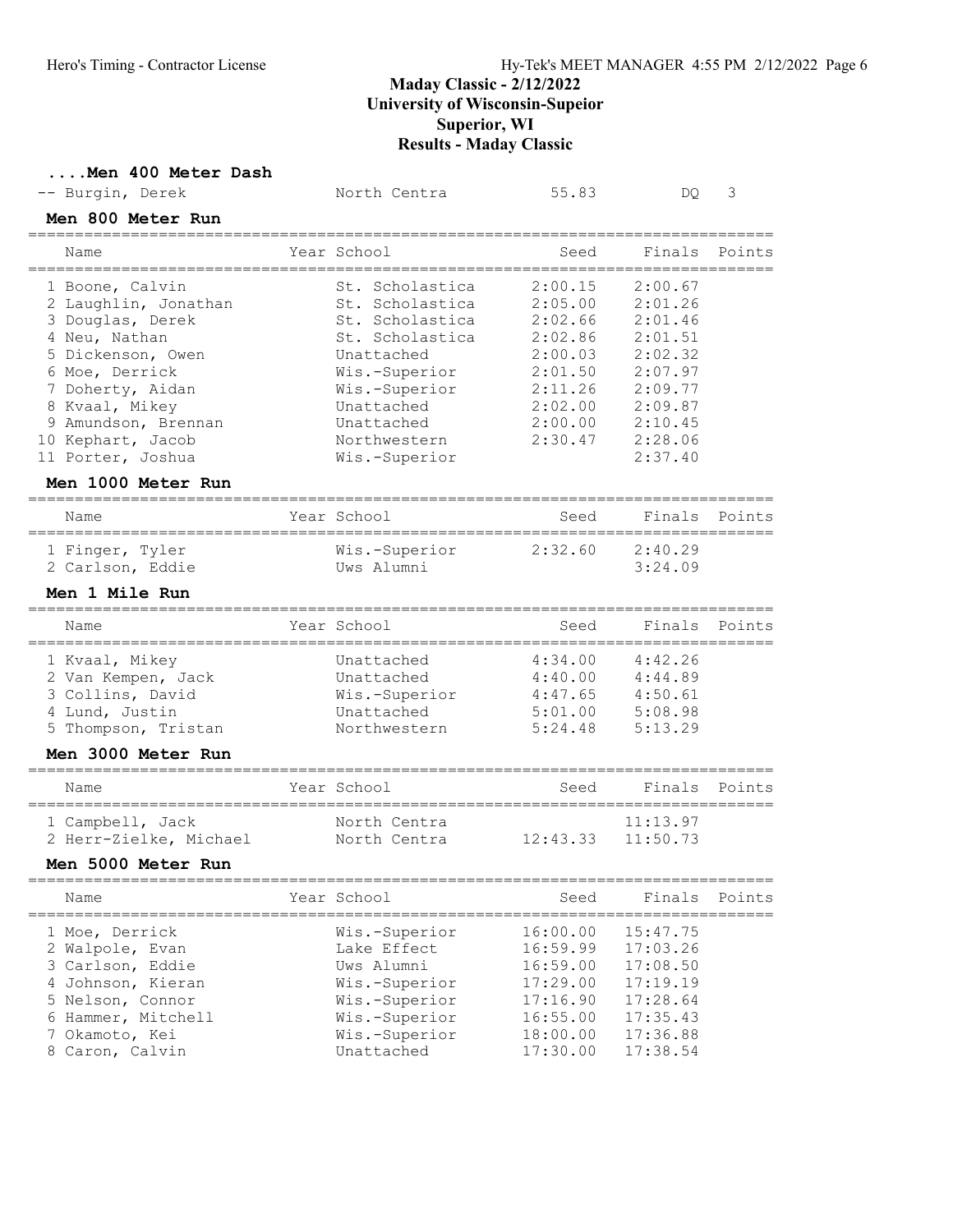# ....Men 5000 Meter Run<br>9 Anderson. Adam

| 9 Anderson, Adam | Northwestern | $18:15.00$ $18:13.57$ |
|------------------|--------------|-----------------------|
| 10 Gee, Travis   | Unattached   | 18:38.37              |

### Men 60 Meter Hurdles

| Name                                | Year School                   | Seed | Finals Points |  |
|-------------------------------------|-------------------------------|------|---------------|--|
| 1 Foster, Earl<br>2 Ricks, Travaris | Wis.-Superior<br>Northwestern | 9.05 | 9.03<br>9.11  |  |
| 3 Kucera, Kyle                      | Minnesota-Duluth              | 997  | 9.73          |  |
| 4 Nielsen, Josiah                   | Northwestern                  |      | 999           |  |

#### Men 4x200 Meter Relay

| School                     |              |    | Seed                 | Finals Points |  |
|----------------------------|--------------|----|----------------------|---------------|--|
| 1 Wis.-Superior 'A'        |              |    | 1:35.80              | 1:35.00       |  |
| 1) Matheson, Iain          |              |    | 2) Pearson, Steven   |               |  |
| 3) Schorr, Will            |              |    | 4) Westimayer, Ethan |               |  |
| 2 North Central (Minn.)    | $\mathbf{A}$ |    |                      | 1:39.75       |  |
| 1) Juaire, Nehemiah        |              |    | 2) Kleiber, Carson   |               |  |
| 3) Omeja, Jackson          |              |    | 4) Burgin, Derek     |               |  |
| 3 Northwestern (Minn.) 'A' |              |    | 1:34.90              | 1:40.90       |  |
| 1) Coppock, Cameron        |              |    | 2) Olsen, JT         |               |  |
| 3) Ricks, Travaris         |              | 4) | Howard, Jamon        |               |  |
| 4 Unattached 'A'           |              |    |                      | 1:45.07       |  |
| 5 Wis.-Superior 'B'        |              |    |                      | 1:45.59       |  |
| 1) Finger, Tyler           |              |    | 2) Doherty, Aidan    |               |  |
| 3) Nelson, Connor          |              | 4) | Johnson, Kieran      |               |  |
| 6 Northwestern (Minn.)     | $'$ B $'$    |    |                      | 1:48.38       |  |
| 1) Furlong, Zach           |              |    | 2) Nielsen, Josiah   |               |  |
| 3) Reller, Brent           |              | 4) | Thompson, Tristan    |               |  |
|                            |              |    |                      |               |  |

#### Men High Jump

| Name                                                                                                                                                            | Year School                                                                                                                             | Seed                                                                 | Finals                                                            | Points                                                                                                   |
|-----------------------------------------------------------------------------------------------------------------------------------------------------------------|-----------------------------------------------------------------------------------------------------------------------------------------|----------------------------------------------------------------------|-------------------------------------------------------------------|----------------------------------------------------------------------------------------------------------|
| 1 Oberleitner, Luke<br>2 Weiers, Isaac<br>3 Sheedlo, Sam<br>4 Lynch, Garrett<br>4 Juaire, Nehemiah<br>6 Pearson, Steven<br>7 Paredes, Alex<br>-- Caines, Mathew | Minnesota-Duluth<br>North Centra<br>Northwestern<br>Wis.-Superior<br>North Centra<br>Wis.-Superior<br>Wis.-Superior<br>Minnesota-Duluth | 1.90m<br>1.86m<br>1.81m<br>1.75m<br>1.81m<br>1.50m<br>1.40m<br>1.85m | 1.90m<br>1.90m<br>1.85m<br>1.75m<br>1.75m<br>1.65m<br>1.55m<br>NΗ | $6 - 02.75$<br>$6 - 02.75$<br>$6 - 00.75$<br>$5 - 08.75$<br>$5 - 08.75$<br>$5 - 0.5$ , 00<br>$5 - 01.00$ |
|                                                                                                                                                                 |                                                                                                                                         |                                                                      |                                                                   |                                                                                                          |

#### Men Pole Vault

| Name                                                                     | Year School                                                      | Seed           | Finals                  | Points                                                               |
|--------------------------------------------------------------------------|------------------------------------------------------------------|----------------|-------------------------|----------------------------------------------------------------------|
| 1 Alto, Shea<br>2 Walsh Brenizer, AJ<br>2 Kucera, Kyle<br>4 Otis, Josiah | Minnesota-Duluth<br>Unattached<br>Minnesota-Duluth<br>Unattached | 4.20m<br>4.03m | 4.11m<br>3.96m<br>3.50m | $13 - 05.75$<br>$3.96m$ $12-11.75$<br>$12 - 11$ . 75<br>$11 - 05.75$ |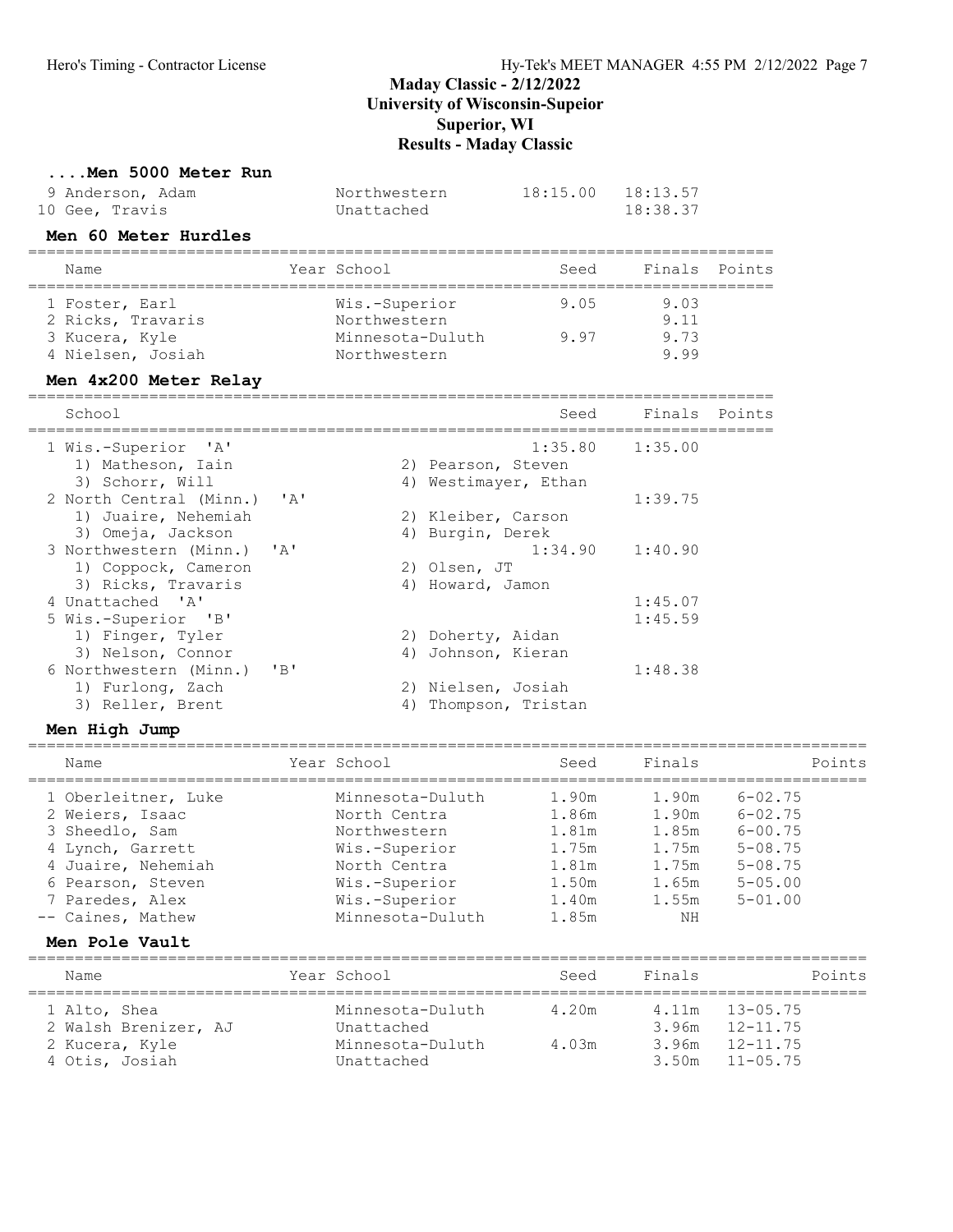## Maday Classic - 2/12/2022

University of Wisconsin-Supeior

Superior, WI

## Results - Maday Classic

## ....Men Pole Vault

| 5 Foster, Earl    | Wis.-Superior |       | 3.05m | $10 - 00.00$ |
|-------------------|---------------|-------|-------|--------------|
| 6 Nielsen, Josiah | Northwestern  |       | 2.89m | $9 - 05.75$  |
| 7 Johnson, Kieran | Wis.-Superior | 2.90m | 2.89m | $9 - 05.75$  |
| 8 Kephart, Jacob  | Northwestern  | 2.60m | 2.59m | $8 - 06.00$  |
| 9 Finger, Tyler   | Wis.-Superior | 2.27m | 2.44m | $8 - 00.00$  |
| 10 Lynch, Garrett | Wis.-Superior |       | 2.29m | $7 - 06.00$  |

#### Men Long Jump

| Year School<br>Name                      | Seed  | Finals | Points       |
|------------------------------------------|-------|--------|--------------|
| Minnesota-Duluth<br>1 Hunt, Avery        | 6.60m | 6.26m  | $20 - 06.50$ |
| 2 Ricks, Travaris<br>Northwestern        |       | 6.20m  | $20 - 04.25$ |
| 3 Stroschein, Weston<br>St. Scholastica  | 5.52m | 5.83m  | $19 - 01.50$ |
| 4 Sotiropoulos, Simon<br>St. Scholastica | 5.24m | 5.74m  | $18 - 10.00$ |
| 5 Schorr, Will<br>Wis.-Superior          | 5.62m | 5.68m  | $18 - 07.75$ |
| Wis.-Superior<br>6 Westimayer, Ethan     | 5.60m | 5.49m  | $18 - 00.25$ |
| Wis.-Superior<br>7 Matheson, Iain        | 5.48m | 5.38m  | $17 - 08.00$ |
| Minnesota-Duluth<br>8 Kucera, Kyle       | 5.58m | 5.21m  | $17 - 01.25$ |
| 9 Omeja, Jackson<br>North Centra         | 5.44m | 4.94m  | $16 - 02.50$ |

#### Men Triple Jump

| Name              | Year School   | Seed   | Finals | Points       |
|-------------------|---------------|--------|--------|--------------|
| 1 Ricks, Travaris | Northwestern  |        | 12.72m | $41 - 08.75$ |
| 2 Howard, Jamon   | Northwestern  | 13.01m | 12.28m | $40 - 03.50$ |
| 3 Pearson, Steven | Wis.-Superior |        | 11.30m | $37 - 01.00$ |
| 4 Sheedlo, Sam    | Northwestern  | 11.86m | 11.23m | $36 - 10.25$ |

#### Men Shot Put

| Name                | Year School                                                                                                    | Seed                                                                                              | Finals | Points       |
|---------------------|----------------------------------------------------------------------------------------------------------------|---------------------------------------------------------------------------------------------------|--------|--------------|
| 1 Steen, Roger      | Unattached                                                                                                     |                                                                                                   | 20.77m | $68 - 01.75$ |
| 2 Stankiewicz, Gage | Wis.-Superior                                                                                                  | 15.37m                                                                                            | 15.50m | $50 - 10.25$ |
| 3 Bicek, Eli        | Minnesota-Duluth                                                                                               | 14.51m                                                                                            | 14.77m | $48 - 05.50$ |
| 4 Udenberg, Thomas  | Unattached                                                                                                     | 14.00m                                                                                            | 14.26m | $46 - 09.50$ |
| 5 Willette, Anthony | Unattached                                                                                                     | 13.00m                                                                                            | 13.85m | $45 - 05.25$ |
| 6 Ohman, Nate       | Wis.-Superior                                                                                                  | 13.22m                                                                                            | 12.76m | $41 - 10.50$ |
| 7 Steger, Grant     | St. Scholastica                                                                                                | 12.53m                                                                                            | 12.24m | $40 - 02.00$ |
| 8 Phernetton, Brock | Wis.-Superior                                                                                                  | 12.41m                                                                                            | 11.69m | $38 - 04.25$ |
| 9 Wirtz, Fauston    | Unattached                                                                                                     |                                                                                                   | 10.79m | $35 - 05.00$ |
| 10 Fleming, Thomas  | Unattached                                                                                                     | 13.00m                                                                                            | 10.78m | $35 - 04.50$ |
| 11 Lee, Tanner      | Wis.-Superior                                                                                                  | 11.84m                                                                                            | 10.29m | $33 - 09.25$ |
| 12 Middleton, O     | Northwestern                                                                                                   | 10.01m                                                                                            | 9.81m  | $32 - 02.25$ |
| Men Weight Throw    |                                                                                                                |                                                                                                   |        |              |
| Name                | Year School                                                                                                    | Seed                                                                                              | Finals | Points       |
|                     | 1000 Google 2010 Contract Annual Contract Annual Contract Annual Contract Annual Contract Annual Contract Annu | المستحدث المستحدث والمستحدث والمستحدث والمستحدث والمستحدث والمستحدث والمستحدث والمستحدث والمستحدث |        |              |

| 1 Fleming, Thomas   | Unattached    | 16.00m | 16.07m 52-08.75     |
|---------------------|---------------|--------|---------------------|
| 2 Stankiewicz, Gage | Wis.-Superior | 14.44m | $14.58m$ $47-10.00$ |
| 3 Phernetton, Brock | Wis.-Superior | 13.71m | 14.32m 46-11.75     |